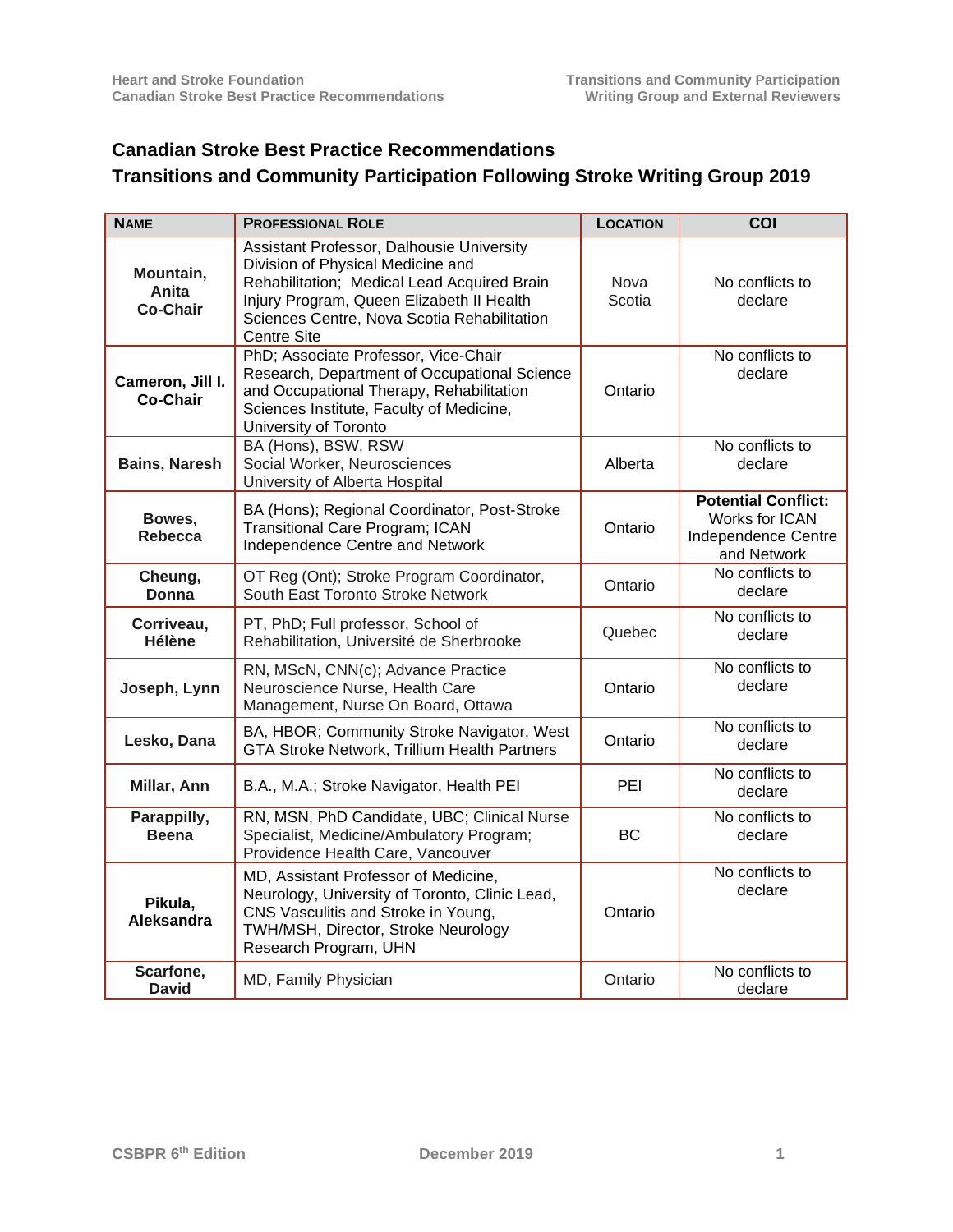| Rochette,<br>Annie     | OT(c), PhD, Professor, School of<br>Rehabilitation, University of Montreal and<br>Investigator at Centre for Interdisciplinary<br>Research in Rehabilitation of Greater Montreal<br>(CRIR) | Quebec  | <b>Potential conflict:</b><br>Advisory board or<br>equivalent with a<br>commercial<br>organization: Heart &<br>Stroke (Stroke<br>Council), Canadian<br>Partnership for<br><b>Stroke Recovery</b><br>(Priority and Planning<br>Committee)<br><b>Potential conflict:</b><br>Canadian Partnership<br>for Stroke Recovery -<br>receives funding for<br>www.strokengine.ca |
|------------------------|--------------------------------------------------------------------------------------------------------------------------------------------------------------------------------------------|---------|-----------------------------------------------------------------------------------------------------------------------------------------------------------------------------------------------------------------------------------------------------------------------------------------------------------------------------------------------------------------------|
| <b>Taylor, Trudy</b>   | RN BN, Nurse Clinician, Carewest Dr. Vernon<br><b>Fanning Centre</b>                                                                                                                       | Alberta | No conflicts to<br>declare                                                                                                                                                                                                                                                                                                                                            |
| <b>Vallentin, Tina</b> | M.Sc(A), SLP(C), Reg. CASLPO, Speech<br>Language Pathologist, Patient Experience<br>Specialist, Quality & Performance Portfolio<br><b>Hamilton Health Sciences</b>                         | Ontario | No conflicts to<br>declare                                                                                                                                                                                                                                                                                                                                            |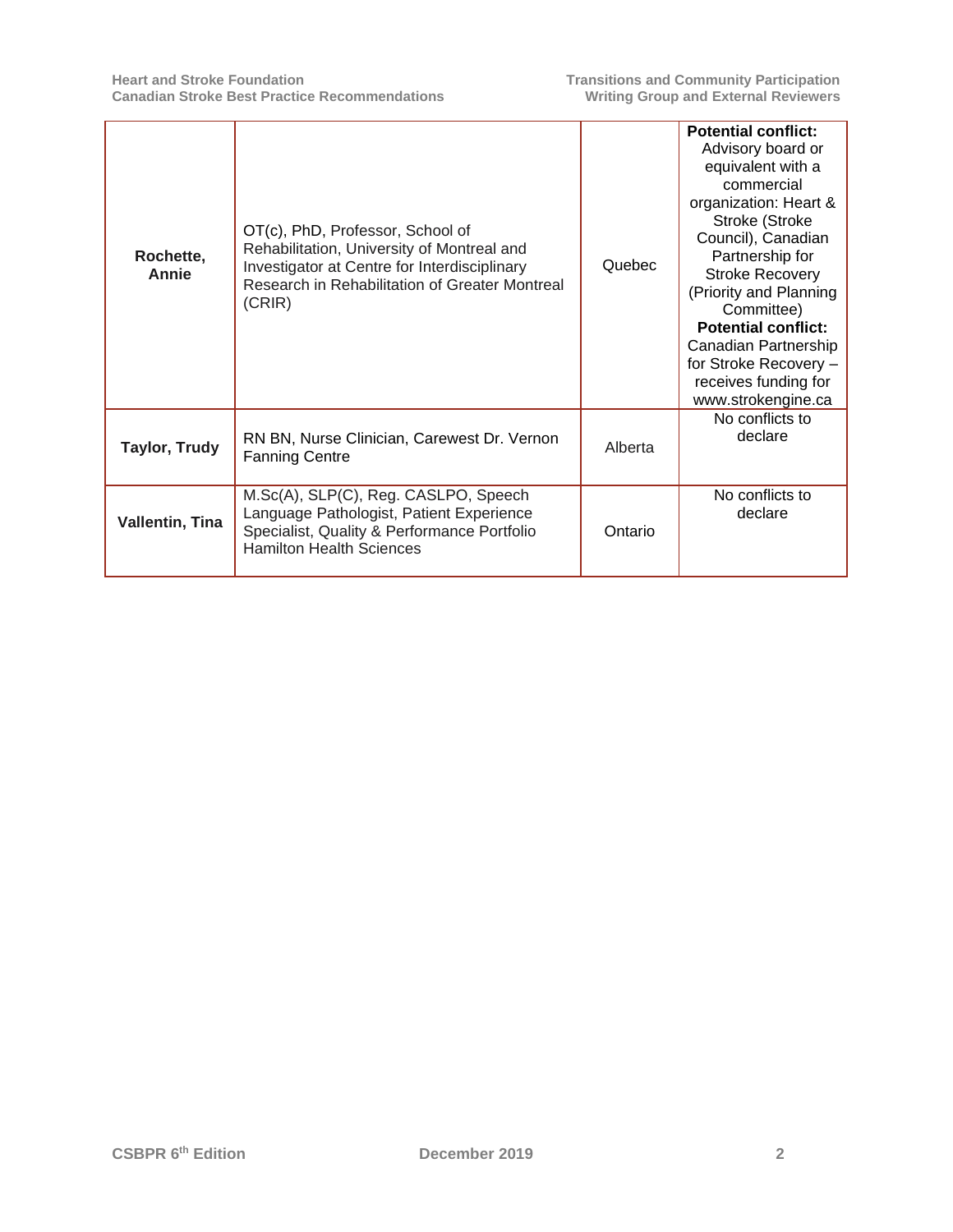## **Canadian Stroke Best Practice Recommendations**

## **Transitions and Community Participation Following Stroke External Reviewers 2019**

| <b>EXTERNAL</b><br><b>REVIEWER</b> | <b>PROFESSIONAL ROLE</b>                                                                                                                                                                                                                                                                                     | <b>LOCATION</b>         | <b>CONFLICT OF</b><br><b>INTEREST</b>                                                                           |
|------------------------------------|--------------------------------------------------------------------------------------------------------------------------------------------------------------------------------------------------------------------------------------------------------------------------------------------------------------|-------------------------|-----------------------------------------------------------------------------------------------------------------|
| Biggs, Krista                      | RN MN NP<br><b>Nurse Practitioner Neurology</b><br><b>QEII Health Sciences Center</b><br>Nova Scotia Health Authority                                                                                                                                                                                        | Nova Scotia             | No conflicts to<br>declare                                                                                      |
| Bonnell, Jeanne                    | O.T.Reg (Ont.)<br>Acting Director Home and Community<br>Care, Champlain LHIN                                                                                                                                                                                                                                 | Ontario                 | No conflicts to<br>declare                                                                                      |
| Dean, Catherine<br><b>Mary</b>     | BAppSc (physiotherapy) with Distinction<br>(Cumberland College of Health<br>Sciences), MA (Columbia University),<br>PhD (University of Sydney)<br>Professor, Deputy Dean and Associate<br>Dean Learning and Teaching, Faculty of<br>Medicine and Health Sciences,<br>Macquarie University, Sydney, Australia | Australia               | <b>Potential</b><br>conflict:<br><b>Clinical trial: Chief</b><br>investigator on<br>Falls after stroke<br>trial |
| Egan, Mary                         | PhD, OT Reg (Ont)<br>Professor, School of Rehabilitation<br>Sciences, University of Ottawa<br>Scientist, Bruyere Research Institute                                                                                                                                                                          | Ontario                 | No conflicts to<br>declare                                                                                      |
| Fage, Maria                        | OT Reg. (Ont.)<br>Manager Patient Services,<br>Waterloo Wellington Local Health<br>Integration Network,<br><b>Stroke Lead</b>                                                                                                                                                                                | Ontario                 | No conflicts to<br>declare                                                                                      |
| Guest, Dana                        | BSc., PT<br>Best Practice Physiotherapist,<br>Champlain Regional Stroke<br><b>Network</b>                                                                                                                                                                                                                    | Ontario                 | No conflicts to<br>declare                                                                                      |
| Joachimides,<br><b>Jennifer</b>    | MSc OT Reg (Ont)<br>Status-only Appointment: Department of<br>Occupational Science and Occupational<br>Therapy, Lecturer,<br><b>Providence Health Centre</b>                                                                                                                                                 | Ontario                 | No conflicts to<br>declare                                                                                      |
| Keon, Lisa                         | RN, BScN<br><b>Stroke Prevention and Heart Failure</b><br>Nurse, Pembroke Regional Hospital                                                                                                                                                                                                                  | Ontario                 | <b>Potential conflict:</b><br><b>Canadian Stroke</b><br><b>Congress Nursing</b><br><b>Working Group</b>         |
| Lasuita, Catherine                 | <b>BScOT Occupational Therapist,</b><br>Carewest Neuro-Rehab, Dr. Vernon<br><b>Fanning Centre</b>                                                                                                                                                                                                            | Alberta                 | No conflicts to<br>declare                                                                                      |
| Nelson, Michelle LA                | MA, PhD<br>Scientist, Lunenfeld-Tanenbaum<br>Research Institute, Assistant Professor,<br>IHPME, University of Toronto                                                                                                                                                                                        | Ontario                 | No conflicts to<br>declare                                                                                      |
| Sharp, Kelly                       | MRSc, BScOT<br>Regional Lead, Rehab Program and<br>Stroke System Redesign                                                                                                                                                                                                                                    | <b>British Columbia</b> | No conflicts to<br>declare                                                                                      |